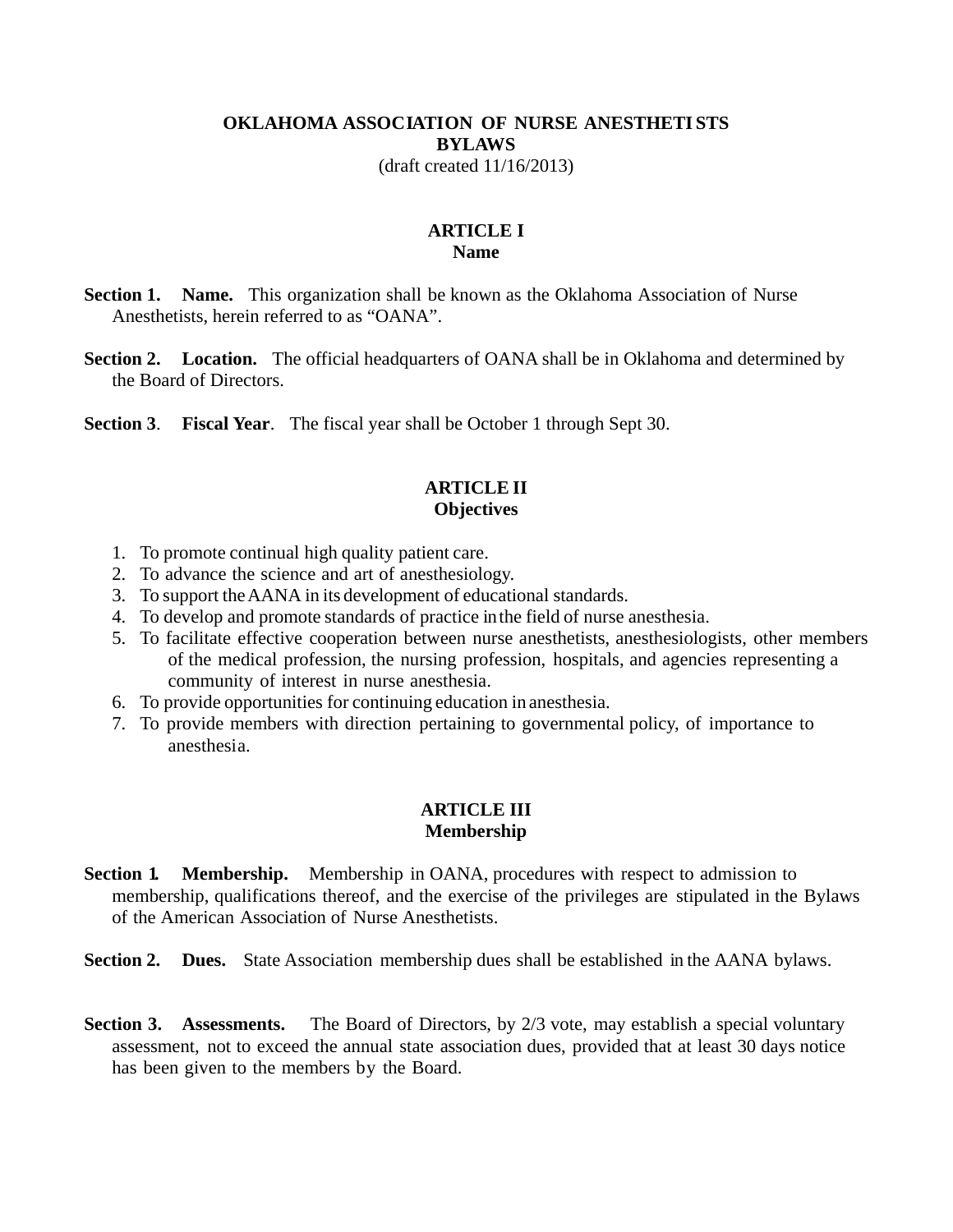- **Section 4. Disciplinary Actions.** The Board of Directors may, after following the requirements of these Bylaws and such additional policies and procedures as the Board may duly adopt, censure, suspend, revoke membership of, or otherwise discipline any member of the ASSOCIATION for:
	- A. unprofessional conduct;
	- B. conviction of a felony;
	- C. an action taken by a Board of Nursing against the member's license because of (a) gross incompetence,
	- D. unethical conduct, or
	- E. an act demonstrating moral turpitude; or
	- F. violation of the Bylaws, standards, Code of Ethics, or rules of the ASSOCIATION.

## **Section 5. Complaints and Procedures**

- A. Complaints against a member or requests for disciplinary action under this Article III shall be in writing, shall specify the charges against the individual, and shall be addressed to the President.
- B. Complaints received by the President shall be screened and shall be forwarded to an appropriate entity, referred to the Executive Committee of the Board of Directors or both.

## **Section 6. Hearing by the Executive Committee of the Board of Directors**

- A. A member is entitled to a hearing on any matter referred to the Executive Committee of the Board of Directors where disciplinary action is being considered by the Executive Committee. The member may appear in person before the Executive Committee, and a personal representative and/or counsel may also appear before the Executive Committee to submit such proper evidence or rebuttal as the member desires, to show why disciplinary action should not be taken.
- B. Prior to a hearing to be held by the Executive Committee of the Board of Directors with respect to a member, written notice shall be sent by registered or certified mail to the involved member not less than 30 days prior to the meeting at which the matter is to be considered. Notification shall inform the member of the specific nature of the complaint and advise the member that he or she may appear in person and that a personal representative and/or counsel may also appear before the Executive Committee.
- C. Disciplinary action by the Board of Directors against any member of the ASSOCIATION shall be based on the hearing conducted by the Executive Committee and shall not be taken unless affirmatively voted by not less than two-thirds of the members of the Board of Directors present at the meeting at which such action is taken. The Executive Committee shall, within five days after the voting of adverse action, cause notice of such action to be sent to the member, by registered or certified mail, stating the grounds on which disciplinary action was based. The decision of the Board of Directors shall be final.
- **Section 7. Confidentiality of Disciplinary Proceedings.** Unless required by law, all proceedings pursuant to Article V shall be privileged and confidential and not subject to publication or public dissemination unless such proceedings result in the taking of disciplinary action.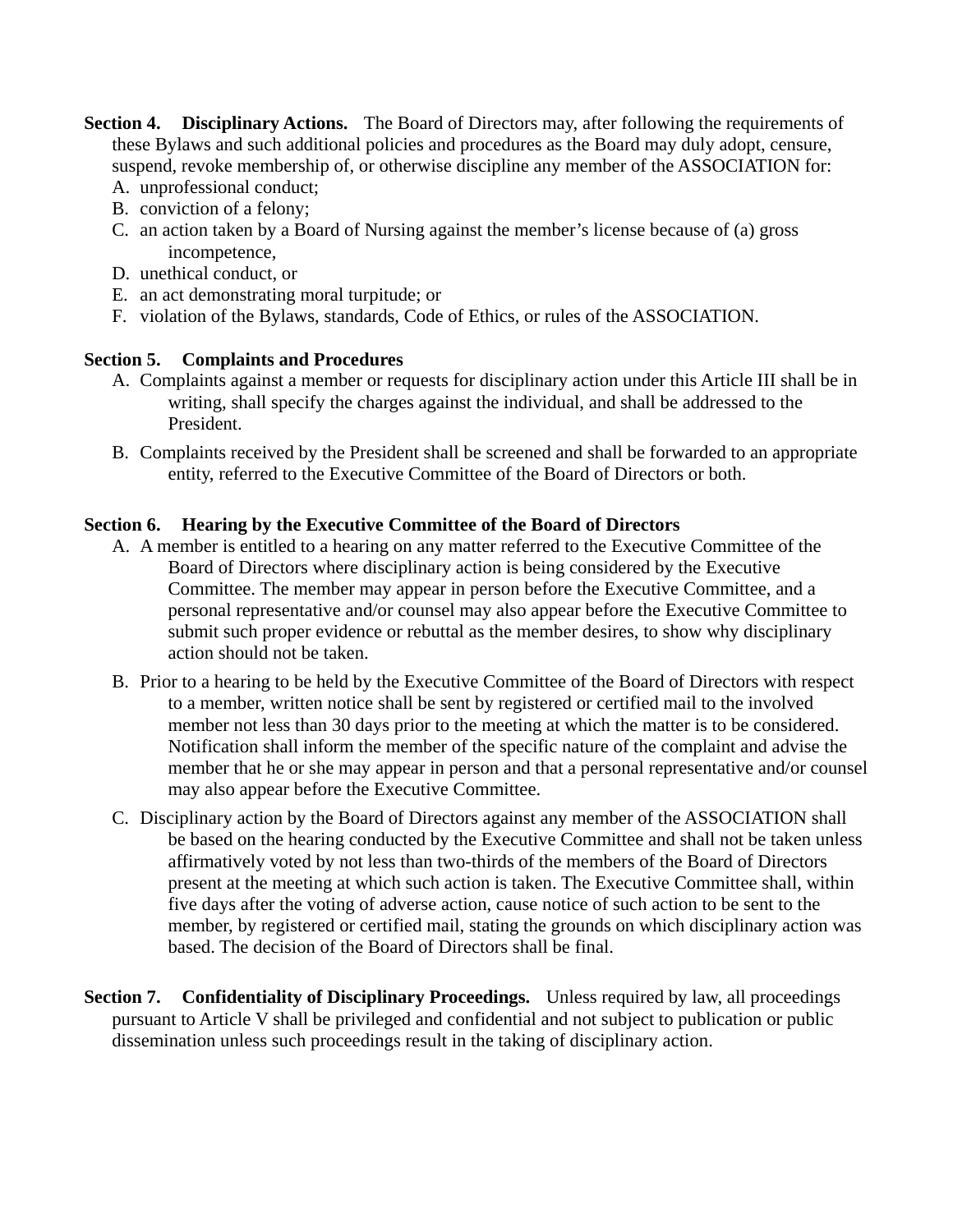## **ARTICLE IV Directors and Officers**

**Section 1. The Governing Body.** OANA shall be governed by a nine member board of directors.

# **Section 2. Officers.**

- A. The officers shall be a President, Vice President, Secretary and Treasurer.
- B. Officers shall be elected by the sitting Board at the Board meeting immediately prior to the Fall Meeting.
- C. Only directors whose terms are continuing into the next fiscal year are eligible to be elected as an Officer.
- D. Terms shall begin immediately following the Fall Meeting

# **Section 3. Eligibility for Office.**

- A. Directors shall be considered eligible for the office of President or Vice President if they have served on the Board of Directors of this or any state association for no less than one (1) year in the last five years.
- B. Officers or members of the Board of Directors of the AANA are ineligible to concurrently hold office in this Association. In the event that an officer or member of the State Board of Directors accepts an office in the AANA, he/she must resign their current office at the State level.

# **Section 4. Nomination and Election of Directors.**

- A. The Board shall appoint a Leadership ID Committee that shall be composed of three (3) active members. The Leadership ID Committee shall elect its chairman from among its own membership.
- B. It shall be the duty of this committee to interview, review qualifications, prepare and submit to the board and the membership at least one *qualified* nominee for each open director position. Contested elections are highly desirable. No names shall be placed in nomination without the consent of the nominee.
- C. The membership elects candidates to open Director positions in August of each year.
- D. Elections will be held by mail and/or secure electronic balloting. Ballots to each active member shall be sent electronically by August 1 and balloting will be concluded by Aug 15 each year. A plurality shall elect. In the event of a tie, the Leadership ID committee shall conduct a ballot election at the fall annual meeting of the membership.

# **Section 5. Terms of the Office.**

- A. Each member elected as Director shall serve a three year term, with an option to run for a second consecutive term.
- B. The Board-elected President may serve up to two one year terms during each three year term as Director.
- C. The Vice President may serve up to two one year terms during each three year term as Director.
- D. The Secretary and Treasurer may serve up to three one year terms during each three year term as Directors.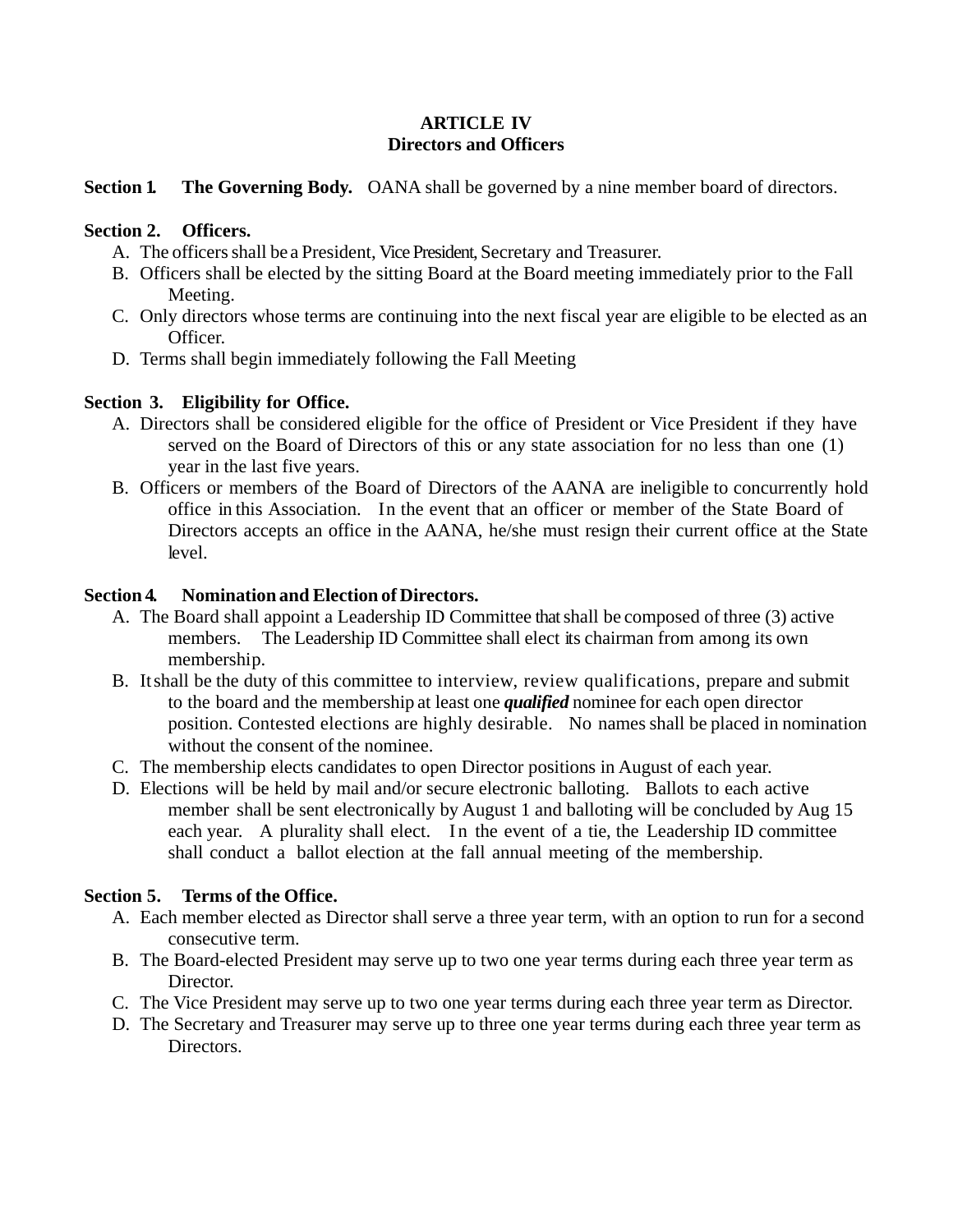**Section 6. Duties of the Officers.** The officers shall perform duties as prescribed in Board or member-approved governing documents or as assigned by the Board of Directors.

- A. The President shall:
	- 1. Assure the integrity of governance of the association.
	- 2. Preside at all meetings of this Association and the Board of Directors.
	- 3. Be a member ex-officio of all committees, except the Leadership ID committee.
- B. The Vice President shall assume the duties of the President in the event that the President is unable to serve and until the Board elects a new President. The Vice-President shall conduct board orientation and track strategic planning progress.
- **Section 7. Vacancies.** A vacancy in any officer or director position shall be filled by the Board of Directors. Individuals appointed by the Board shall fulfill the term of vacancy.

## **ARTICLE V Meetings**

- **Section 1. Regular Meetings.** There shall be two regular membership meetings each year, one in the fall and one in the spring. The time and place of the meetings shall be determined by the Board of Directors.
- **Section 2. Special Meetings.** Special meetings may be called by the President, by the Board of Directors*, or shall be* called upon written request of 30 active members, filed with an officer of this Association. The purpose of this meeting shall be stated in the call.
- **Section 3. Quorum.** The quorum for any membership meeting shall be 30 members who attend a properly called meeting.

## **ARTICLE VI Board of Directors**

- **Section 1.** Composition. The Board shall consist of nine directors elected by the membership. One-third of the Board membership will either rotate off or renew each year.
- **Section 2. Duties and Powers.** The Board of Directors' primary role is to govern OANA, setting the direction and priorities of the association. It shall have general supervision of the affairs of the Association, assure appropriate administrative services, appoint committee members and liaisons, appoint a Federal Political Director and Reimbursement Director, hire and manage the contracts of OANA legislative, legal and financial advisors and consultants, make recommendations, and perform such other duties as are specified in Board or member-approved governing documents.
- **Section 3. Meetings.** Unless otherwise ordered by the Board of Directors, regular face to face meetings shall be held before the fall and spring membership meetings. The Board shall determine its meeting schedule on an annual basis with a minimum of two face to face meetings annually.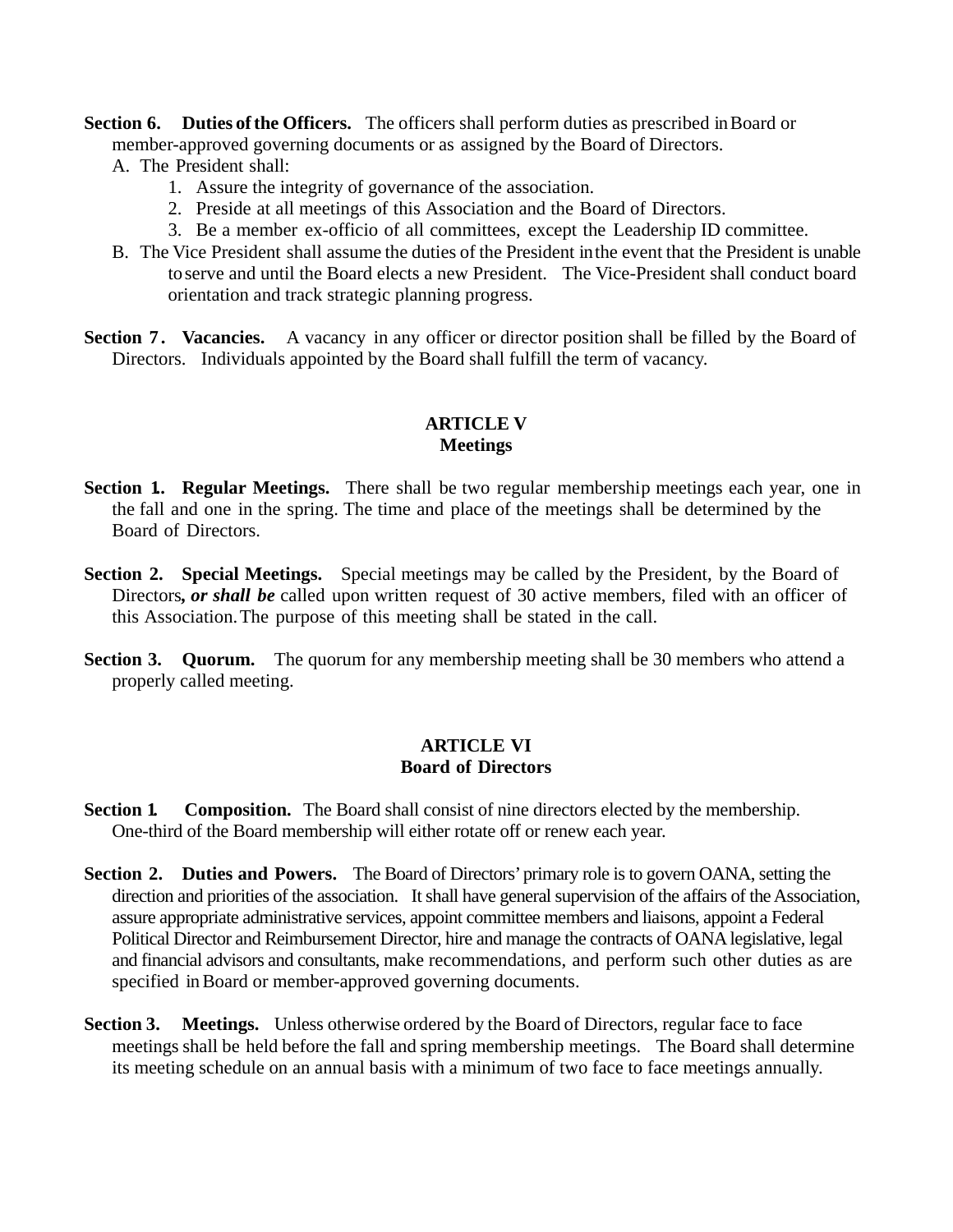- **Section 4. Special Meetings.** Special meetings of the Board of Directors may be called by the President or shall be called upon the written request of three members of the Board of Director. A majority of the Board of Directors shall constitute a quorum.
- **Section 5. Conduct of Business.** The Board of Directors may meet by telephone conference or through other electronic communication media so long as all the participating members can interact simultaneously.
	- A. Unanimous consent may be used to obtain consensus on single motions of importance between board meetings. Only motions that comprise a potential cost of \$5000.00 or less shall be permitted to be sent out for unanimous consent via electronic mail. The Board of Directors may take action without the benefit of a meeting by a unanimous vote of all directors.
	- B. Such actions shall be recorded in the minutes of the subsequent Board meeting.
- **Section 6. Removal from Office.** Any officer or director may be removed from their office or position by a two-thirds vote of the Board of Directors, when, in the judgment of the Board, the best interests of OANA would be served by this action.

# **ARTICLE VII Committees**

**Section 1. Standing Committees.** The standing committees shall be State Government Relations, Program, Public Relations, Leadership ID, and Communications.

- A. Composition:
	- 1. All standing committees shall be composed of at least three members who shall choose the chair from its membership.
	- 2. Committee members shall serve three year terms with the option to renew for one additional 3 year term.
	- 3. Each year, 1/3 of the committee shall rotate off or renew for an additional term.
	- 4. Each committee will be assigned a Board liaison who shall assure the committee is active and acting in alignment with its duties, charges, and strategic assignments.
- B. Committee Roles and Responsibilities
	- 1. Communications Committee. (3 members) This committee shall create and implement a communications strategy to assure an informed membership.
	- 2. Leadership ID Committee. (3 members) This committee is responsible to identify a qualified ballot of candidates for open seats on the Board and to identify volunteer leaders to serve in open positions in the committee structure. The committee reports regularly to the Board to assure timely appointments to committees.
	- 3. Program Committee. (6 members) This committee shall prepare a complete program for the membership meetings as well as make arrangements for those meetings.
	- 4. Public Relations Committee. (6 members) This committee shall create and implement a public relations strategy to achieve Board-specified outcomes in the public external to the membership, including healthcare facility administrators, medical professionals/surgeons, payers, and patients.
	- 5. State Government Relations Committee. (7-9 members) This committee shall work with the OANA lobbyist in matters pertaining to pending legislation and regulatory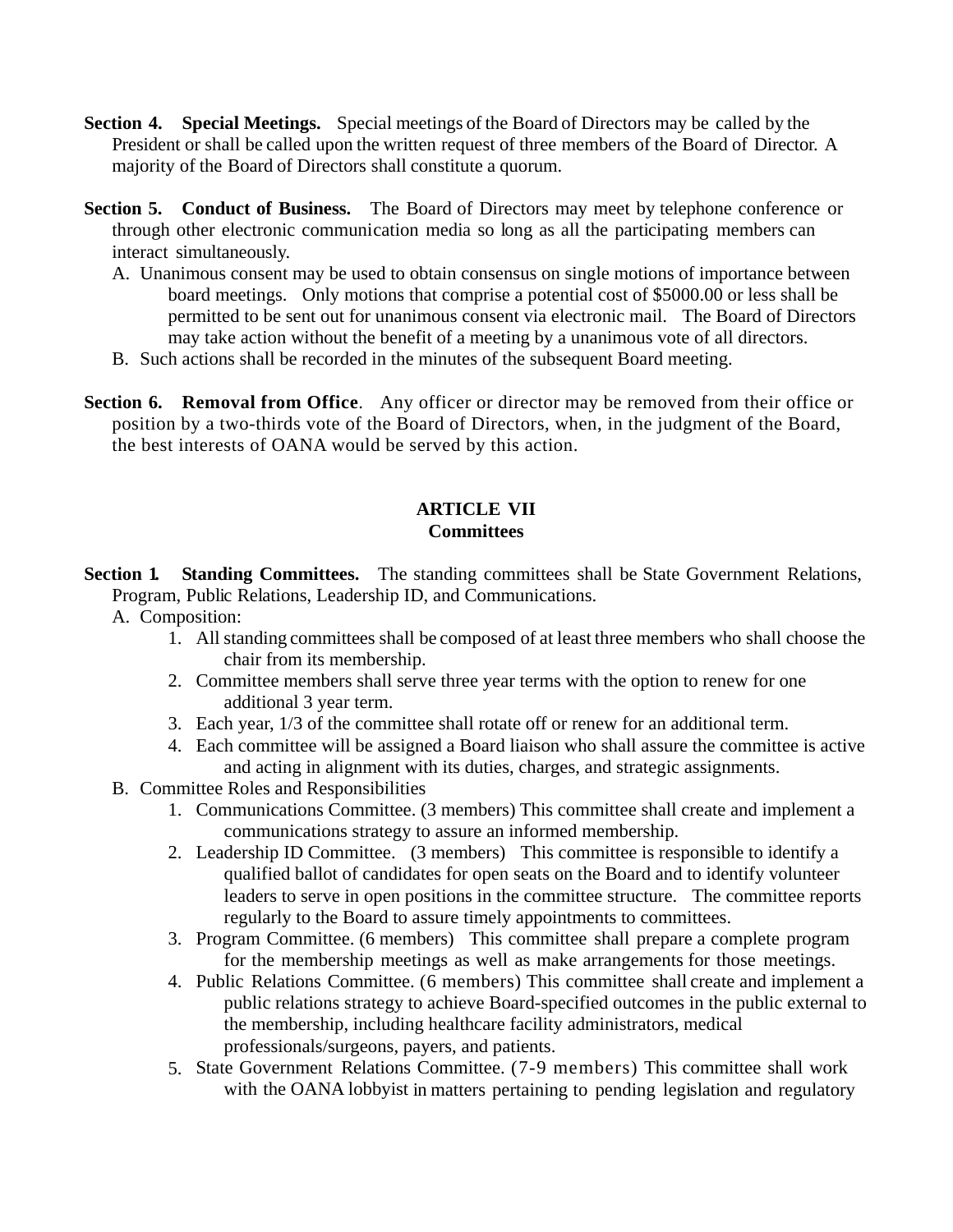issues at the state level. This committee shall orchestrate the involvement of the membership at the grassroots level to build a solid infrastructure for advocacy.

- **Section 2.** Special Committees. The Board of Directors or the President may create special committees as necessary. The President, with approval of the Board of Directors, shall appoint the chairman and members of all special committees.
- **Section 3. Removal from Office.** Any committee member may be removed from their office or position by a two-thirds vote of the Board of Directors, when, in the judgment of the Board, the best interests of OANA would be served by this action.

### **ARTICLE VIII Parliamentary Authority**

The rules contained in the current edition of *Robert's Rules of Order Newly Revised* shall govern the proceedings of this Association in all cases to which they are applicable and in which they are not inconsistent with these bylaws, any special rules, or policies and procedures the Association may adopt.

### **ARTICLE IX Amendments of Bylaws**

- Section 1. Amendments. These bylaws may only be altered, amended or repealed by the general membership.
- **Section 2. Submission.** Bylaws amendments may be proposed by the Board of Directors, committees, or under the signature of five Association voting members and submitted to the bylaws committee. Bylaws Committee will review all submissions and make recommendations to the Board to accept or reject the amendment. The Board will recommend bylaws changes to the membership. The Bylaws Committee will present all amendments to the Membership for approval. Amendments must be submitted either electronically or on paper to the membership at least 30 days prior to a Membership Business Meeting.
- **Section 3. Discussion.** Bylaws amendments will be presented for discussion during Spring or Fall Membership Meetings.
- **Section 4. Vote**. Bylaws amendments will be voted on by the full membership within 30 days following the Membership Meeting.
- **Section 5.** Approval. Approval of amendments shall be determined by 2/3 majority of the votes cast.